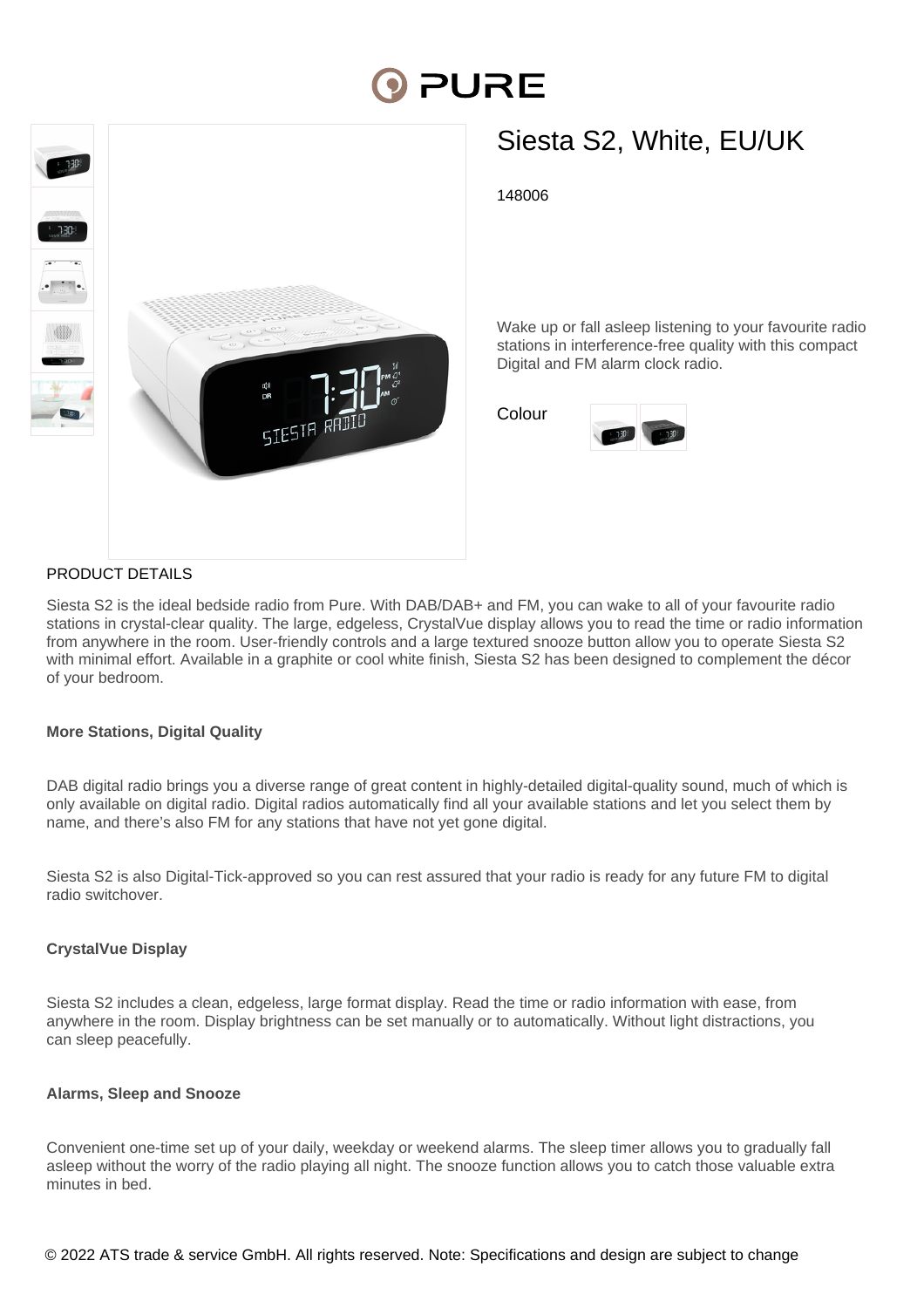#### **Simple to Use**

User-friendly controls and a large, textured snooze button make operating the Siesta S2 simple and effortless, even with one only one eye open.

#### **Great Sound**

Siesta S2 uses a 2.5" full range speaker powered by a digital amplifier to deliver a surprising audio performance from a compact clock radio.

#### **Auto Clock and Memory**

Siesta S2's clock automatically sets the time from the radio signal, meaning the clock is always accurate. Siesta S2 remembers all of your alarm and radio preset settings, without the need of a battery backup.

#### **Headphone Output**

Siesta S2 also includes a headphone output for private listening - ideal for when others are trying to rest.

#### **Designed and Engineered in the UK**

Like all our products, Siesta S2 was designed and engineered in the UK by our expert engineering teams. This not only ensures great sound and an impressive build quality, but also allows us to offer the reassurance of a 2-year standard warranty.

#### **What's in the box?**

- Siesta S2
- Power supply
- Quickstart guide
- Safety information sheet
- Warranty card

## **Specs Product Attributes Energy Management** Input voltage: 100-240 Output voltage: 5.5 Output current: 900 EAN: 0759454829643 Manufacturer number: VL-62964 Product weight: 0.675 kilograms

### **Dimensions and Weight**